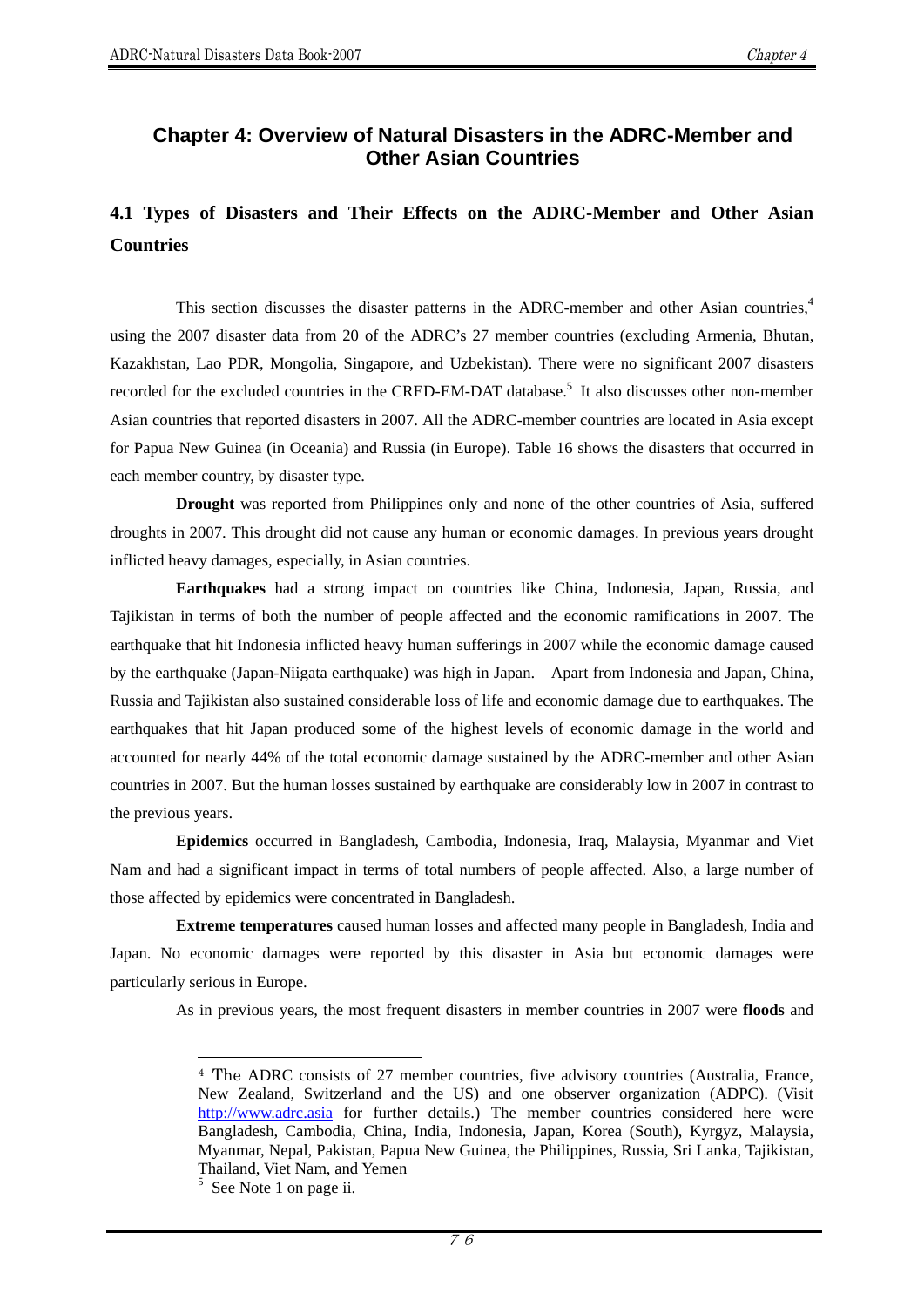**wind storms**. In the year 2007, this figure rose to nearly 61% of total human losses in the world, and about 91% of the total affected people also from Asia-ADRC member countries in 2007. When we look at the previous year trends, while the ADRC member countries accounted for more than 80% of the total human losses in 2003, they accounted for only 2% of human losses in 2004. In 2005, however, this figure increased to about 7%. But in 2006 the death toll skyrocketed, with the Asian and ADRC member countries accounting for nearly 46% of all human losses.

Furthermore, floods and wind storms accounted for about 99% of the disaster-affected population in the Asian and ADRC member countries in 2007, much as they did about 90% in 2005 and 80% in 2006. These figures in years 2007, 2006 and 2005 stand in contrast to 2004 when that figure was only 21%.

The data also shows that nearly 56% of the total economic losses in member countries were due to floods and wind storms in 2007, and this is slightly less when compared to the 2006 figure of 67% and 71% in 2005. Though the entire Asian region was severely affected by windstorms and floods in 2007, the most severe damage in terms of human casualties and economic losses occurred in Bangladesh, China, India, Indonesia, the Philippines and Sri Lanka. It is noteworthy to mention that most member countries were impacted to some degree by floods and wind storms.

**Landslides** caused considerable human sufferings in Indonesia in 2007 while China, Pakistan and Tajikistan were also affected by landslides. In previous years, landslides caused considerable human suffering in Afghanistan, Nepal and Philippines. It is also noteworthy to mention that impact of slides in Philippines was one of the worst in the world and recorded one of the highest human losses in the world in 2006.

**Volcanic eruptions** in the Philippines, and Indonesia affected large numbers of people, but the CRED-EMDAT data show that they caused relatively smaller amount of human loss and did not cause any economic losses. In previous year, volcanic eruptions occurred in Indonesia, Philippines and Papua New Guinea, causing extensive human suffering in terms of the total affected population.

**Wild fires** were not reported in Asia and ADRC member countries in 2007. In 2006, wildfires caused moderate human sufferings in Indonesia.

**Wave/Surge** also inflicted considerable human sufferings in Philippines in 2007. In 2006, earthquake that hit Indonesia and the consequent **tsunami (wave/surge)** was one of the world's worst disasters in 2006 in terms of human losses and economic damage. Wave/surge (tsunami) haunted South Asia in 2004 and inflicted heavy economic and human losses.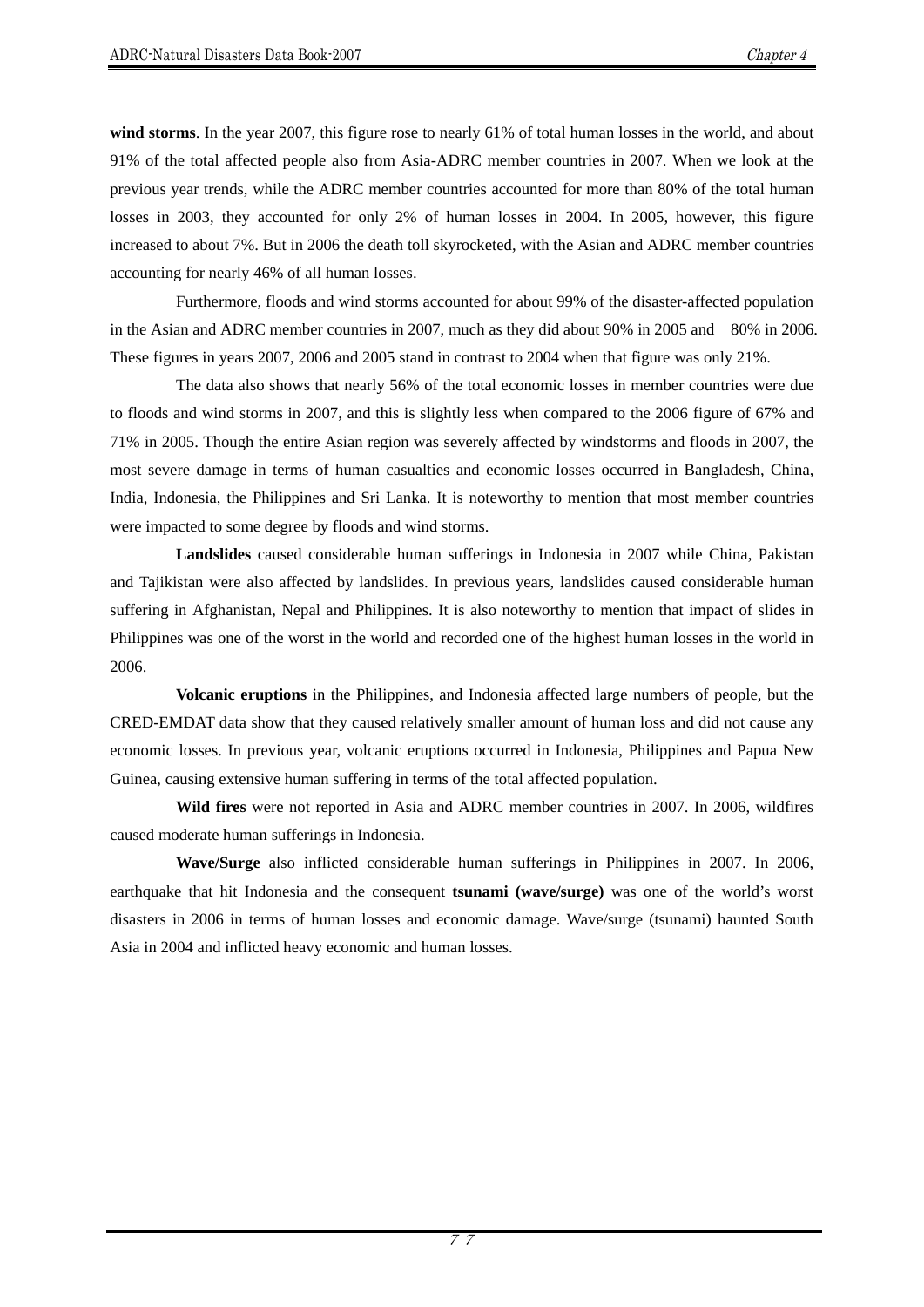| <b>DisType</b>                    | <b>Country</b>     | <b>Count of</b><br><b>DisNo</b> | Sum of<br><b>Killed</b> | <b>Sum of TotAff</b> | Sum of<br><b>Damage</b><br>US\$ ('000s) |
|-----------------------------------|--------------------|---------------------------------|-------------------------|----------------------|-----------------------------------------|
| Drought<br>Philippines            |                    | 1                               |                         |                      |                                         |
| <b>Drought Total</b>              |                    | 1                               |                         |                      |                                         |
| Earthquake                        | China, P Rep       | 1                               | 3                       | 329                  | 310,000                                 |
|                                   | Indonesia          | $\overline{\mathbf{4}}$         | 95                      | 619,477              | 164,000                                 |
|                                   | Japan              | 3                               | 10                      | 74,228               | 12,500,000                              |
|                                   | Tajikistan         | 1                               | 11                      | 7,000                |                                         |
|                                   | Russia             | 1                               | $\overline{2}$          | 167                  |                                         |
| <b>Earthquake</b><br><b>Total</b> |                    | 10                              | 121                     | 701,201              | 12,974,000                              |
| Epidemic                          | Bangladesh         | $\overline{2}$                  | 86                      | 284,910              |                                         |
|                                   | Cambodia           | 1                               | 182                     | 17,000               |                                         |
|                                   | Indonesia          | 3                               | 403                     | 669                  |                                         |
|                                   | Iraq               | 1                               | 14                      | 30,000               |                                         |
|                                   | Malaysia           | 1                               | 56                      |                      |                                         |
|                                   | Myanmar            | 1                               | 30                      |                      |                                         |
|                                   | Viet Nam           | 1                               | 27                      |                      |                                         |
| <b>Epidemic Total</b>             |                    | 10                              | 798                     | 332,579              |                                         |
| Flood                             | Afghanistan        | $\overline{7}$                  | 297                     | 29,955               |                                         |
|                                   | Bangladesh         | $\overline{2}$                  | 1,230                   | 13,851,440           | 100,000                                 |
|                                   | Cambodia           | 1                               | $\overline{2}$          | 19,000               | 1,000                                   |
|                                   | China, P Rep       | 12                              | 996                     | 111,106,600          | 4,887,785                               |
|                                   | India              | 15                              | 2,011                   | 27,043,000           | 376,151                                 |
|                                   | Indonesia          | $\overline{7}$                  | 429                     | 560,411              | 879,000                                 |
|                                   | Japan              | 1                               | $\overline{2}$          | 10,000               |                                         |
|                                   | Kyrgyzstan         | 1                               |                         | 845                  | 200                                     |
|                                   | Malaysia           | $\overline{2}$                  | 46                      | 166,533              | 385,568                                 |
|                                   | Myanmar            | $\overline{\mathbf{4}}$         | 5                       | 166,664              |                                         |
|                                   | Nepal              | 1                               | 214                     | 640,706              | 80,000                                  |
|                                   | Pakistan           | 5                               | 439                     | 2,500                | 327,118                                 |
|                                   | Philippines        | $\overline{\mathcal{A}}$        | 40                      | 53,176               | 6,600                                   |
|                                   | Sri Lanka          | 3                               | 33                      | 406,000              | 50                                      |
|                                   | Tajikistan         | $\overline{2}$                  | 22                      | 17,309               |                                         |
|                                   | Thailand           | 5                               | 53                      | 183,000              | 1,500                                   |
|                                   | Viet Nam           | $\overline{4}$                  | 214                     | 682,130              | 502,451                                 |
|                                   | Yemen              | 3                               | 93                      | 2,600                |                                         |
|                                   | Iran Islam Rep     | 1                               | 12                      |                      | 22,000                                  |
|                                   | Korea Dem P Rep    | 1                               | 610                     | 1,170,518            |                                         |
|                                   | Maldives           | 1                               |                         | 1,649                |                                         |
|                                   | <b>Timor-Leste</b> | 1                               | $\mathbf{1}$            | 947                  |                                         |
| Russia                            |                    | 1                               |                         | 14,000               | 25,752                                  |
| <b>Flood Total</b>                |                    | 84                              | 6,749                   | 156,128,983          | 7,595,175                               |

**Table 16: Natural Disasters in the ADRC-member and other Asian Countries by Disaster Type (2007)**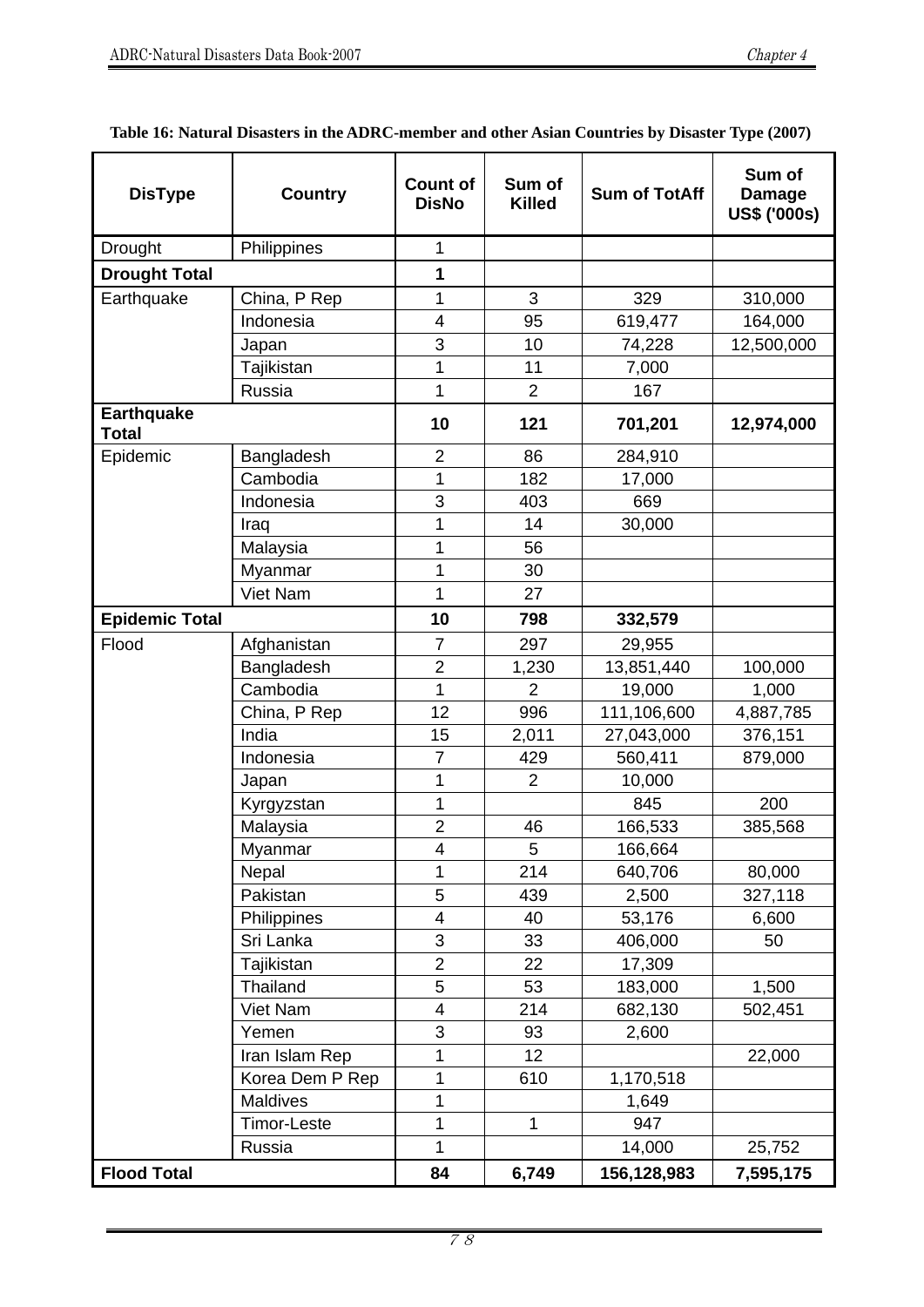| <b>DisType</b>                      | <b>Country</b>      | <b>Count of</b><br><b>DisNo</b> | Sum of<br><b>Killed</b> | <b>Sum of TotAff</b> | Sum of<br><b>Damage</b><br>US\$ ('000s) |
|-------------------------------------|---------------------|---------------------------------|-------------------------|----------------------|-----------------------------------------|
| Slide                               | China, P Rep        | 1                               | 29                      | 1                    |                                         |
|                                     | Indonesia           | $\overline{2}$                  | 43                      | 3,990                |                                         |
|                                     | Pakistan            | 3                               | 140                     | $\overline{2}$       |                                         |
|                                     | Tajikistan          | 1                               | 16                      |                      |                                         |
| <b>Slide Total</b>                  |                     | $\overline{7}$                  | 228                     | 3,993                |                                         |
| Volcano                             | Indonesia           | $\overline{2}$                  |                         | 31,912               |                                         |
|                                     | Philippines         | 1                               |                         | 14,036               |                                         |
|                                     | Yemen               | 1                               | 6                       | 15                   |                                         |
| <b>Volcano Total</b>                |                     | $\overline{\mathbf{4}}$         | $6\phantom{1}$          | 45,963               |                                         |
| Wild fire                           | Lebanon             | 1                               | 1                       | 50                   |                                         |
| <b>Wild fire Total</b>              |                     | $\mathbf{1}$                    | 1                       | 50                   |                                         |
| Wind storm                          | Bangladesh          | $\overline{2}$                  | 4,275                   | 8,978,766            | 2,300,000                               |
|                                     | China, P Rep        | 6                               | 95                      | 9,005,154            | 1,561,755                               |
|                                     | India               | 1                               |                         |                      |                                         |
|                                     | Japan               | 3                               | 13                      | 40,994               | 1,000,000                               |
|                                     | Pakistan            | 1                               | 242                     | 1,650,000            |                                         |
|                                     | Philippines         | 9                               | 72                      | 1,922,303            | 8,225                                   |
|                                     | Taiwan (China)      | $\overline{2}$                  | 18                      | 2,879                | 60,000                                  |
|                                     | Viet Nam            | 1                               | 96                      | 685,430              | 191,000                                 |
|                                     | Iran Islam Rep      | 1                               | 12                      | 160,009              |                                         |
|                                     | Korea Dem P Rep     | 1                               |                         | 1,649                |                                         |
|                                     | Korea Rep           | 1                               | 19                      | 740                  | 70,000                                  |
|                                     | Oman                | 1                               | 76                      | 20,000               | 3,900,000                               |
|                                     | Papua New<br>Guinea | 1                               | 164                     | 143,000              |                                         |
|                                     | Russia              | 1                               |                         |                      |                                         |
| <b>Wind storm</b><br><b>Total</b>   |                     | 31                              | 5,082                   | 22,610,924           | 9,090,980                               |
| Extreme temp                        | Bangladesh          | 1                               | 130                     | 100,000              |                                         |
|                                     | India               | $\overline{2}$                  | 119                     |                      |                                         |
|                                     | Japan               | 1                               | 62                      | 3,000                |                                         |
| <b>Extreme temp</b><br><b>Total</b> |                     | 4                               | 311                     | 103,000              |                                         |
| Wave / Surge                        | Philippines         | $\mathbf{1}$                    |                         | 33,571               |                                         |
| <b>Wave / Surge</b><br><b>Total</b> |                     | 1                               |                         | 33,571               |                                         |
| <b>Grand Total</b>                  |                     | 153                             | 13,296                  | 179,960,264          | 29,660,155                              |

**Source: CRED-EMDAT, Université Catholique de Louvain, Brussels, Belgium, 2007**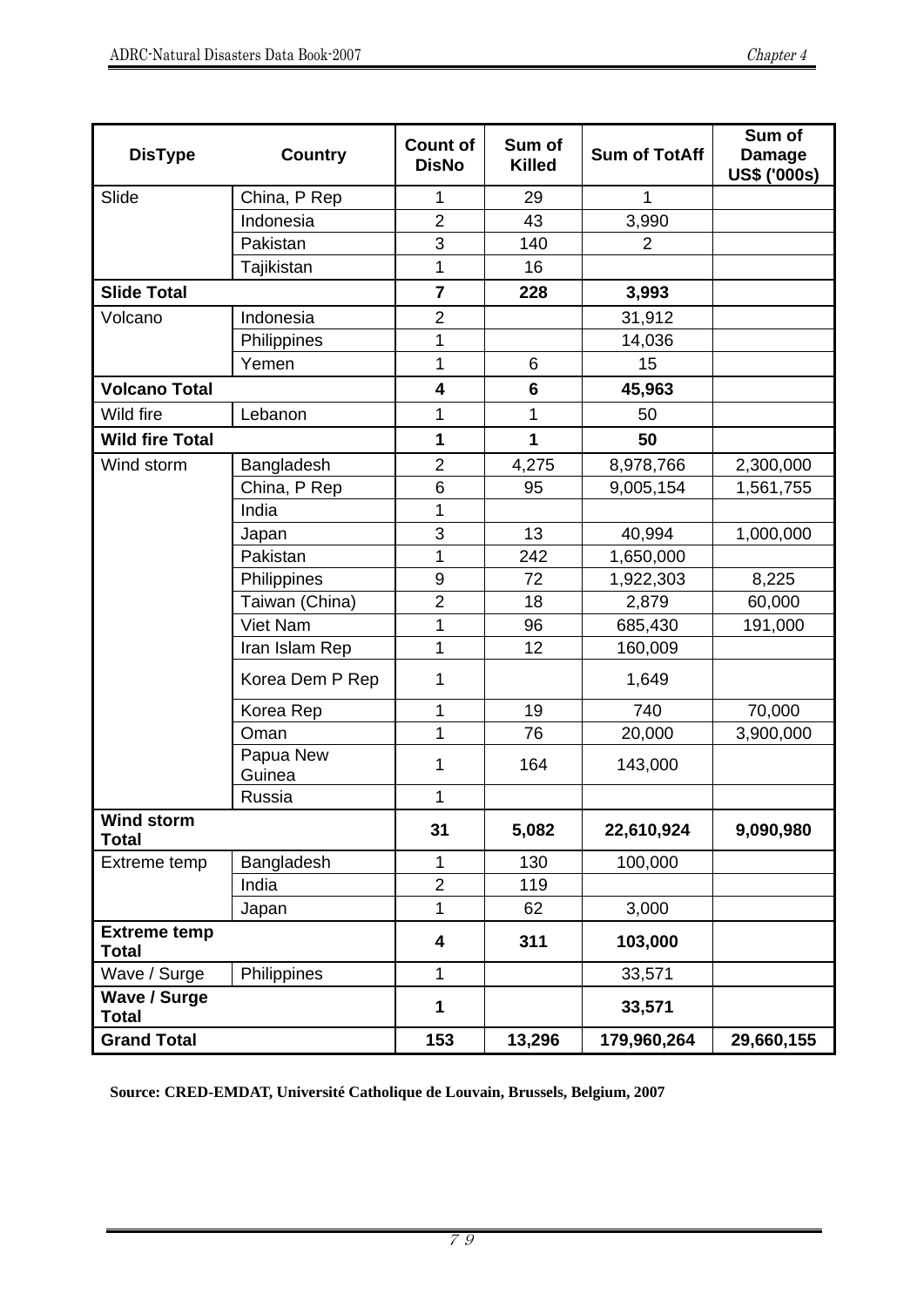## **4.2 Disaster Profiles of the ADRC-Member and Other Asian Countries**

#### **Table 17: Natural Disasters in the ADRC-Member and Other Asian Countries by Country (2007)**

| <b>Country</b>           | <b>DisType</b> | <b>Count of</b><br><b>DisNo</b> | Sum of<br><b>Killed</b> | Sum of<br><b>TotAff</b> | Sum of<br><b>Damage</b><br><b>US\$ ('000s)</b> |
|--------------------------|----------------|---------------------------------|-------------------------|-------------------------|------------------------------------------------|
| Afghanistan              | Flood          | $\overline{7}$                  | 297                     | 29,955                  |                                                |
| <b>Afghanistan Total</b> |                | 7                               | 297                     | 29,955                  |                                                |
| Bangladesh               | Epidemic       | $\overline{2}$                  | 86                      | 284,910                 |                                                |
|                          | Flood          | $\overline{2}$                  | 1,230                   | 13,851,440              | 100,000                                        |
|                          | Wind storm     | $\overline{c}$                  | 4,275                   | 8,978,766               | 2,300,000                                      |
|                          | Extreme temp   | 1                               | 130                     | 100,000                 |                                                |
| <b>Bangladesh Total</b>  |                | 7                               | 5,721                   | 23,215,116              | 2,400,000                                      |
| Cambodia                 | Epidemic       | 1                               | 182                     | 17,000                  |                                                |
|                          | Flood          | 1                               | $\overline{2}$          | 19,000                  | 1,000                                          |
| <b>Cambodia Total</b>    |                | $\overline{\mathbf{2}}$         | 184                     | 36,000                  | 1,000                                          |
| China, P Rep             | Earthquake     | 1                               | 3                       | 329                     | 310,000                                        |
|                          | Flood          | 12                              | 996                     | 111,106,600             | 4,887,785                                      |
|                          | Slide          | 1                               | 29                      | 1                       |                                                |
|                          | Wind storm     | 6                               | 95                      | 9,005,154               | 1,561,755                                      |
| China, P Rep Total       |                | 20                              | 1,123                   | 120,112,084             | 6,759,540                                      |
| India                    | Flood          | 15                              | 2,011                   | 27,043,000              | 376,151                                        |
|                          | Wind storm     | 1                               | 0                       |                         |                                                |
|                          | Extreme temp   | $\overline{2}$                  | 119                     |                         |                                                |
| <b>India Total</b>       |                | 18                              | 2,130                   | 27,043,000              | 376,151                                        |
| Indonesia                | Earthquake     | 4                               | 95                      | 619,477                 | 164,000                                        |
|                          | Epidemic       | 3                               | 403                     | 669                     |                                                |
|                          | Flood          | $\overline{7}$                  | 429                     | 560,411                 | 879,000                                        |
|                          | Slide          | $\overline{2}$                  | 43                      | 3,990                   |                                                |
|                          | Volcano        | $\overline{2}$                  |                         | 31,912                  |                                                |
| <b>Indonesia Total</b>   |                | 18                              | 970                     | 1,216,459               | 1,043,000                                      |
| Iraq                     | Epidemic       | 1                               | 14                      | 30,000                  |                                                |
| <b>Iraq Total</b>        |                | $\mathbf{1}$                    | 14                      | 30,000                  |                                                |
| Japan                    | Earthquake     | 3                               | 10                      | 74,228                  | 12,500,000                                     |
|                          | Flood          | 1                               | $\overline{2}$          | 10,000                  |                                                |
|                          | Wind storm     | 3                               | 13                      | 40,994                  | 1,000,000                                      |
|                          | Extreme temp   | 1                               | 62                      | 3,000                   |                                                |
| <b>Japan Total</b>       |                | 8                               | 87                      | 128,222                 | 13,500,000                                     |
| Kyrgyzstan               | Flood          | 1                               |                         | 845                     | 200                                            |
| <b>Kyrgyzstan Total</b>  |                | 1                               |                         | 845                     | 200                                            |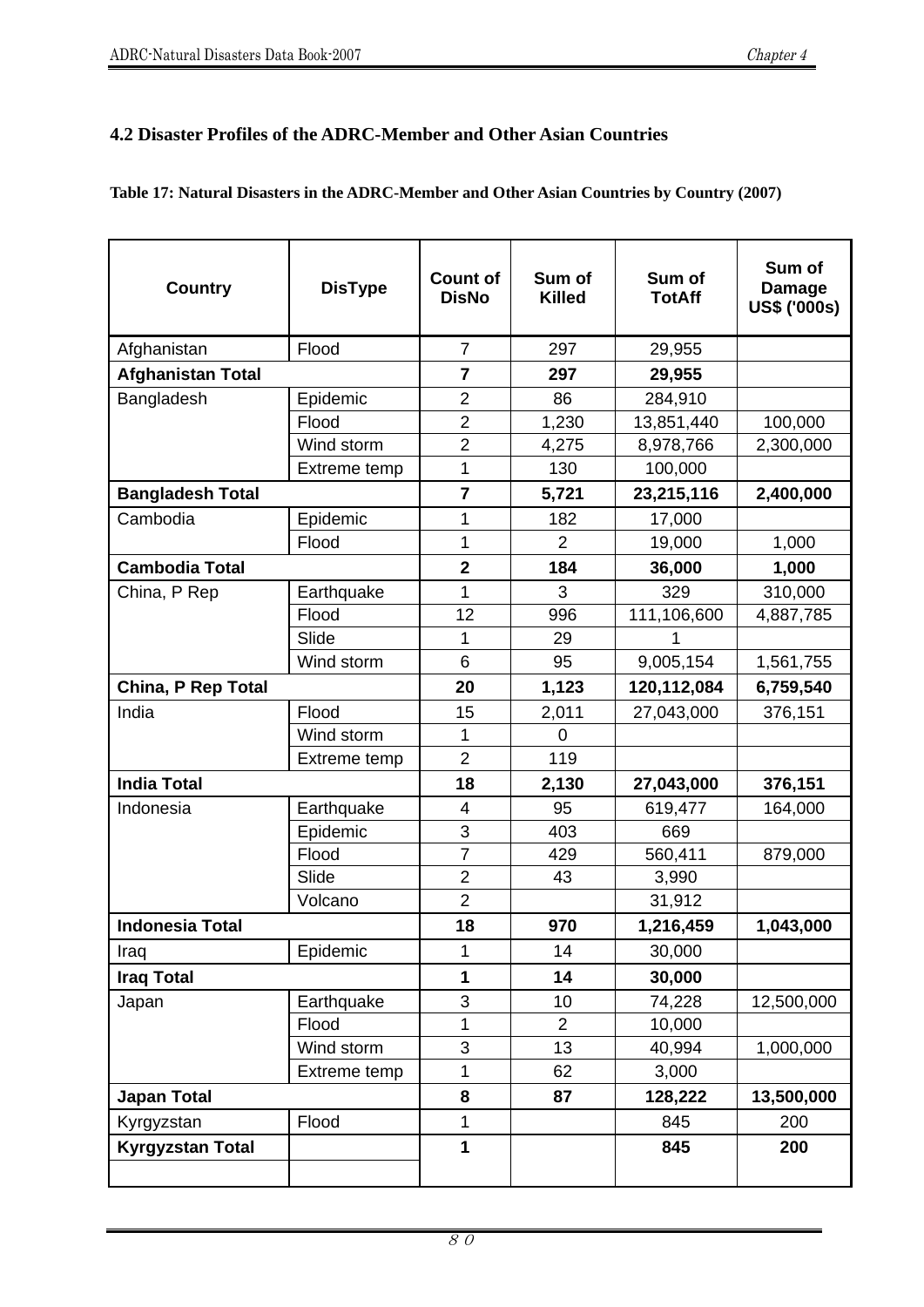| <b>Country</b>                        | <b>DisType</b> | <b>Count of</b><br><b>DisNo</b> | Sum of<br><b>Killed</b> | Sum of<br><b>TotAff</b> | Sum of<br><b>Damage</b><br>US\$ ('000s) |
|---------------------------------------|----------------|---------------------------------|-------------------------|-------------------------|-----------------------------------------|
| Malaysia                              | Epidemic       | 1                               | 56                      |                         |                                         |
|                                       | Flood          | $\overline{2}$                  | 46                      | 166,533                 | 385,568                                 |
| <b>Malaysia Total</b>                 |                | 3                               | 102                     | 166,533                 | 385,568                                 |
| Myanmar                               | Epidemic       | 1                               | 30                      |                         |                                         |
|                                       | Flood          | $\overline{4}$                  | 5                       | 166,664                 |                                         |
| <b>Myanmar Total</b>                  |                | 5                               | 35                      | 166,664                 |                                         |
| Flood<br>Nepal                        |                | 1                               | 214                     | 640,706                 | 80,000                                  |
| <b>Nepal Total</b>                    |                | 1                               | 214                     | 640,706                 | 80,000                                  |
| Pakistan                              | Flood          | 5                               | 439                     | 2,500                   | 327,118                                 |
|                                       | Slide          | 3                               | 140                     | $\overline{2}$          |                                         |
|                                       | Wind storm     | 1                               | 242                     | 1,650,000               |                                         |
| <b>Pakistan Total</b>                 |                | 9                               | 821                     | 1,652,502               | 327,118                                 |
| Philippines                           | Drought        | 1                               |                         |                         |                                         |
|                                       | Flood          | $\overline{\mathbf{4}}$         | 40                      | 53,176                  | 6,600                                   |
|                                       | Volcano        | 1                               |                         | 14,036                  |                                         |
|                                       | Wind storm     | 9                               | 72                      | 1,922,303               | 8,225                                   |
|                                       | Wave / Surge   | 1                               |                         | 33,571                  |                                         |
| <b>Philippines Total</b>              |                | 16                              | 112                     | 2,023,086               | 14,825                                  |
| Flood<br>Sri Lanka                    |                | 3                               | 33                      | 406,000                 | 50                                      |
| Sri Lanka Total                       |                | 3                               | 33                      | 406,000                 | 50                                      |
| Taiwan (China)                        | Wind storm     | $\overline{2}$                  | 18                      | 2,879                   | 60,000                                  |
| <b>Taiwan (China)</b><br><b>Total</b> |                | $\mathbf{2}$                    | 18                      | 2,879                   | 60,000                                  |
| Tajikistan                            | Earthquake     | 1                               | 11                      | 7,000                   |                                         |
|                                       | Flood          | $\overline{\mathbf{c}}$         | 22                      | 17,309                  |                                         |
|                                       | Slide          | 1                               | 16                      |                         |                                         |
| <b>Tajikistan Total</b>               |                | 4                               | 49                      | 24,309                  |                                         |
| Thailand                              | Flood          | 5                               | 53                      | 183,000                 | 1,500                                   |
| <b>Thailand Total</b>                 |                | 5                               | 53                      | 183,000                 | 1,500                                   |
| Viet Nam                              | Epidemic       | 1                               | 27                      |                         |                                         |
|                                       | Flood          | $\overline{\mathcal{A}}$        | 214                     | 682,130                 | 502,451                                 |
|                                       | Wind storm     | 1                               | 96                      | 685,430                 | 191,000                                 |
| <b>Viet Nam Total</b>                 |                | 6                               | 337                     | 1,367,560               | 693,451                                 |
| Yemen                                 | Flood          | 3                               | 93                      | 2,600                   |                                         |
|                                       | Volcano        | 1                               | 6                       | 15                      |                                         |
| <b>Yemen Total</b>                    |                | $\overline{\mathbf{4}}$         | 99                      | 2,615                   |                                         |
| Iran Islam Rep                        | Flood          | 1                               | 12                      |                         | 22,000                                  |
|                                       | Wind storm     | $\mathbf{1}$                    | 12                      | 160,009                 |                                         |
| <b>Iran Islam Rep Total</b>           |                | $\mathbf{2}$                    | 24                      | 160,009                 | 22,000                                  |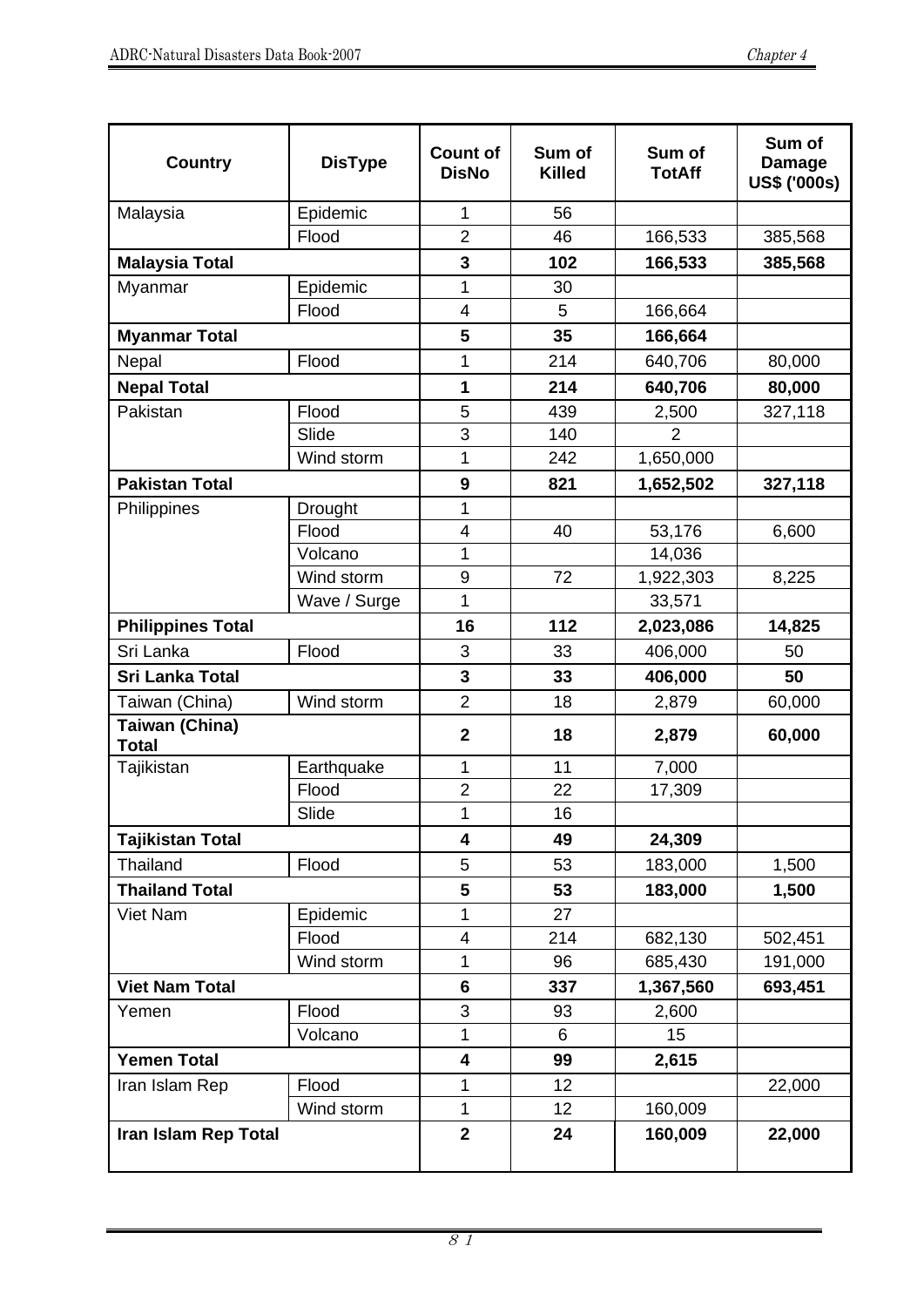| <b>Country</b>                | <b>DisType</b> | <b>Count of</b><br><b>DisNo</b> | Sum of<br><b>Killed</b> | Sum of<br><b>TotAff</b> | Sum of<br><b>Damage</b><br><b>US\$ ('000s)</b> |
|-------------------------------|----------------|---------------------------------|-------------------------|-------------------------|------------------------------------------------|
| Korea Dem P Rep               | Flood          | 1                               | 610                     | 1,170,518               |                                                |
|                               | Wind storm     | 1                               |                         | 1,649                   |                                                |
| Korea Dem P Rep Total         |                | $\overline{2}$                  | 610                     | 1,172,167               |                                                |
| Korea Rep                     | Wind storm     | 1                               | 19                      | 740                     | 70,000                                         |
| <b>Korea Rep Total</b>        |                | 1                               | 19                      | 740                     | 70,000                                         |
| Lebanon                       | Wild fire      | 1                               | 1                       | 50                      |                                                |
| <b>Lebanon Total</b>          |                | 1                               | 1                       | 50                      |                                                |
| <b>Maldives</b>               | Flood          | 1                               |                         | 1,649                   |                                                |
| <b>Maldives Total</b>         |                | 1                               |                         | 1,649                   |                                                |
| Oman                          | Wind storm     | 1                               | 76                      | 20,000                  | 3,900,000                                      |
| <b>Oman Total</b>             |                | 1                               | 76                      | 20,000                  | 3,900,000                                      |
| <b>Timor-Leste</b>            | Flood          | 1                               | 1                       | 947                     |                                                |
| <b>Timor-Leste Total</b>      |                | 1                               | 1                       | 947                     |                                                |
| Papua New Guinea              | Wind storm     | 1                               | 164                     | 143,000                 |                                                |
| <b>Papua New Guinea Total</b> |                | 1                               | 164                     | 143,000                 |                                                |
| <b>Russia</b>                 | Earthquake     | 1                               | $\overline{2}$          | 167                     |                                                |
|                               | Flood          | 1                               |                         | 14,000                  | 25,752                                         |
|                               | Wind storm     | 1                               |                         |                         |                                                |
| <b>Russia Total</b>           |                | 3                               | $\overline{2}$          | 14,167                  | 25,752                                         |
| <b>Grand Total</b>            |                | 153                             | 13,296                  | 179,960,264             | 29,660,155                                     |

#### **Source: CRED-EMDAT, Université Catholique de Louvain, Brussels, Belgium, 2007.**

Table 17 shows the types of natural disasters that occurred by country. The following country-specific discussions are based on Table 17.

In **Afghanistan,** floods caused considerable human sufferings with moderate human losses in 2007.

In **Bangladesh**, floods and wind storms caused considerable causalities. The affected population in Bangladesh by these disasters was one of the highest in 2007. Particularly Bangladesh was hard hit by the Cyclone Sidr and consequently the human loss, sufferings and economic impact and loss were severe in 2007. Epidemic also affected many people in Bangladesh. Bangladesh lies along the path of cyclones generated in the Bay of Bengal, making the country particularly prone to hydro-meteorological disasters.

**Cambodia** recorded human casualties, including some fatalities, due to epidemic and floods and left many people affected in 2007.

**China** experiences almost every type of disaster through out the year, as the country covers a vast area and has a large population. The most severe disasters in China in 2007 were floods and wind storms. Floods and windstorms proved to be the largest natural disasters in China in 2007 in terms of both the affected population and economic damage. These disasters were also among the 25 worst disasters in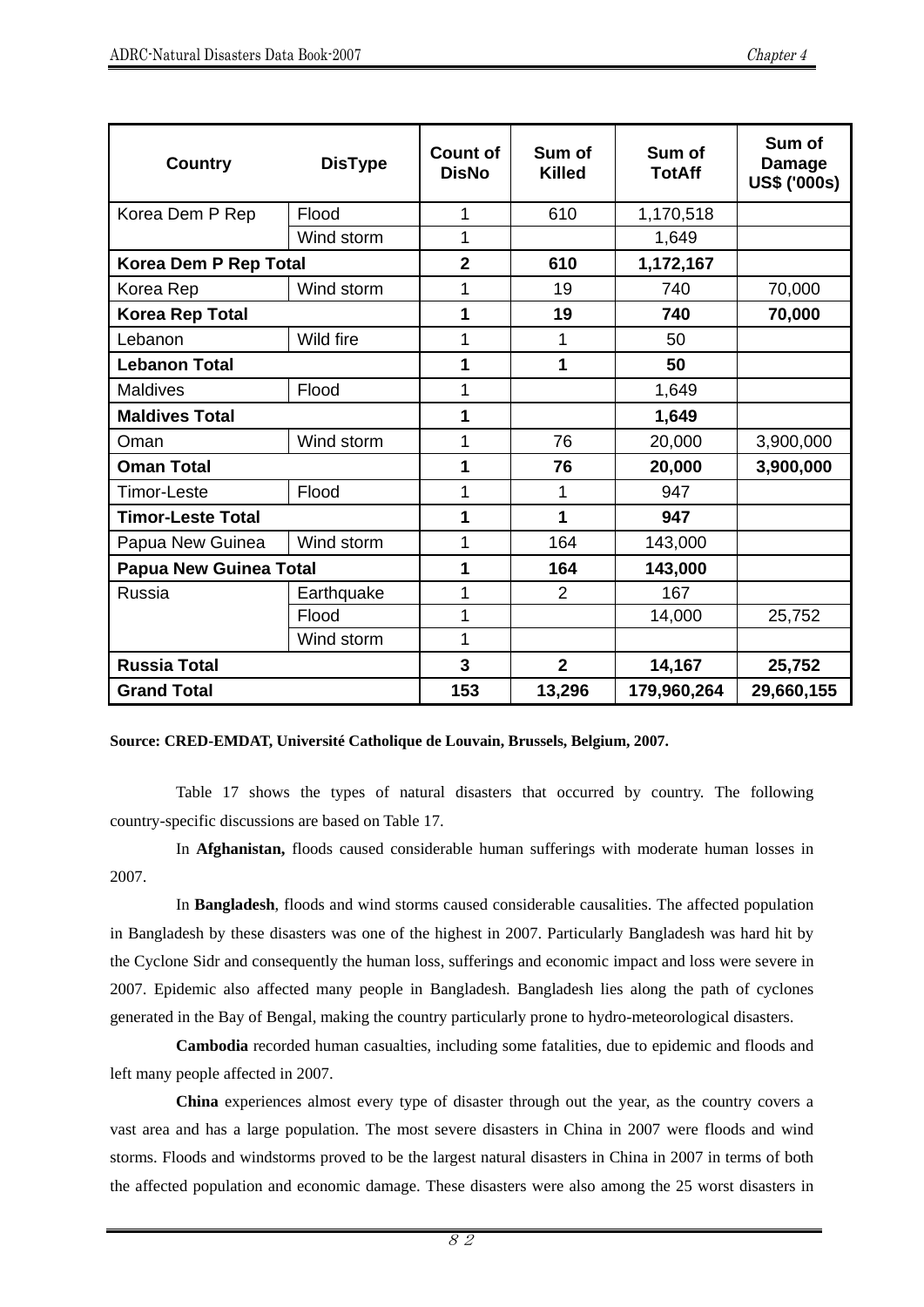the world in 2007 in terms of human casualties and economic losses.

**India** experienced some severe disasters in 2007. In 2007 the flooding that resulted in particularly heavy human casualties made this one of world's 25 worst disasters in the year. In previous years, the massive Indian Ocean Tsunami struck in 2004, heavy floods and wind storms, and the South Asian Earthquake in 2005 had tremendous impacts on India. Located in a natural disaster-prone area, India is vulnerable to wind storms spawned in the Bay of Bengal and the Arabian Sea, earthquakes caused by active crustal movement in the Himalayan Mountains, floods brought about by monsoons, and droughts in the country's arid and semi-arid areas. India has also become much more vulnerable to tsunamis in the Indian Ocean since the 2004 Indian Ocean Tsunami struck the coastal areas of Andaman and the Nicobar Islands.

As in the previous years, **Indonesia** also became as one of badly hit countries in 2007, though the damage in terms of human and economic factors seem to be lower to previous years. In previous years, Indonesia was badly affected by almost every type of disaster in the world. In 2004, Indonesia was significantly affected by tsunamis, earthquakes, floods, wind storms, volcanic eruptions, and epidemics. The year 2005 brought more disasters, including earthquakes, volcanic eruptions, and floods. In 2006, the country experienced one of the world's 25 worst disasters, an earthquake and subsequent tsunami that inflicted heavy causalities and economic damage. This caused the world's highest death toll due to a natural disaster in 2006, and also resulted in the greatest economic damage that year. Comparatively, though the year 2007 damage was relatively lower to previous year, still earthquake and floods badly affected the population and caused considerable economic damage in the country. With seismic belts running throughout the country, Indonesia is prone to earthquakes. It has 129 active volcanoes and regularly experiences volcanic eruptions. As the world's largest archipelago, Indonesia is also prone to seismic upheaval because of its location along the Pacific "Ring of Fire," an arc of volcanoes and fault lines encircling the Pacific Basin. The year 2007 was also no exception in terms of disasters related to volcanic activity. Floods and wind storms also tend to occur during the country's rainy season.

The year 2007 disaster statistics show that flood and windstorms caused human sufferings and economic damages in **Iran**. When we look at the previous years, the year 2006, like 2004 and 2005, was devastating for Iran, which experienced earthquakes and floods. In 2003, the historic Bam Earthquake destroyed almost the entire historical town of Bam and accounted for the highest number of human lives claimed in a single disaster that year. 2007 was comparatively disaster free year for disaster prone Iran.

Epidemic inflicted considerable human sufferings in 2007 in **Iraq** but there were no economic damage.

In **Japan,** year 2007 was a disaster year as Niigata earthquake caused the highest economic damage (12.5 billion US\$) in the world in 2007. Affected population was also considerably high due to the 2007 earthquake in Japan. Windstorms also inflicted heavy human sufferings and caused considerably high economic damages. In addition, floods and extreme temperatures also affected Japan in 2007. When we look at previous years, the 2004 Niigata earthquake caused about US\$28 billion in damage and affected more than 62,000 people. Some major wind storms and floods also had a considerable impact on the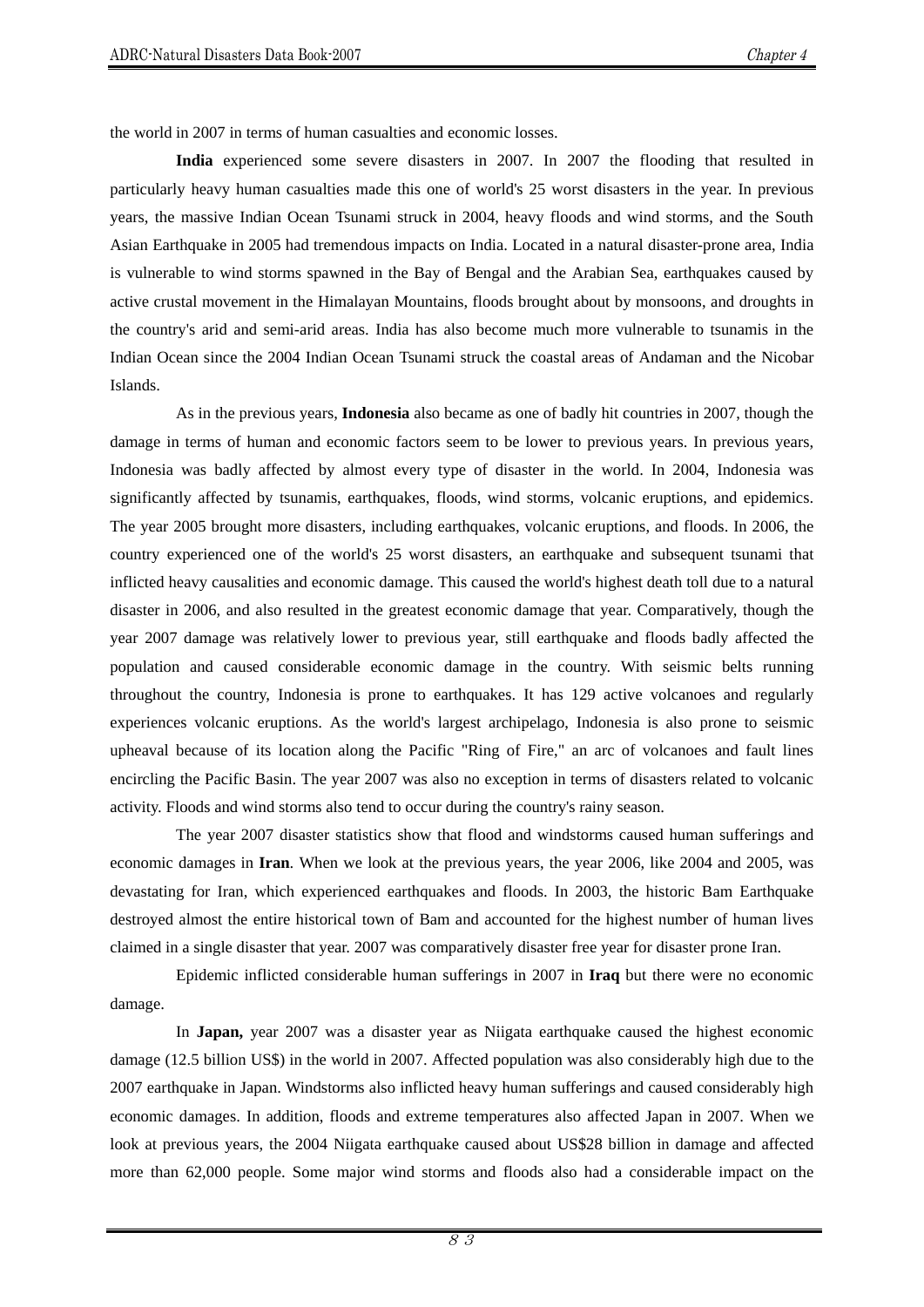population in 2005. However, the year 2006 was not as bad a year as 2004 in terms of natural disaster damage and human casualties. Since Japan's geographical position makes it highly prone to earthquakes, wind storms, floods, landslides, and tsunamis, it has some of the best disaster management systems and countermeasures in the world. Though these countermeasures have proven to be highly effective in reducing human casualties and losses, the recent disasters like Niigata earthquake that created the largest economic damage in the year 2007 warranted more pro-active and damage reduction system.

Most of the natural disasters that occur in **Korea (North and South)** consist of floods in the rainy season, as well as wind storms. In 2007 there were also floods and windstorms affected these countries but, similar to the year 2006, there were also floods but the related human casualties and economic losses were not as high as in 2005 or 2004.

Almost 90% of **Kyrgyzstan** is covered with mountains that are more than 1,000 meters above sea level, and about 40% of those are situated in alpine areas higher than 3,000 meters in elevation. The distinctive natural disasters of Kyrgyzstan are earthquakes accompanied by active crustal deformations, and floods caused by snowmelt and landslides. In 2006, unlike previous years, Kyrgyzstan reported an earthquake and wind storm that caused moderate human casualties. But in 2007 Kyrgyzstan reported only a flood and the human sufferings and economic damage caused by this disaster was considerably low.

**Lebanon**, in the middle-east Asia, experienced a wildfire disaster but the human sufferings were relatively low in 2007.

**Malaysia** often experiences floods and landslides caused by rainfall during the monsoon season and rainstorms triggered by tropical low pressure systems. In 2007, the country experienced floods that resulted in little loss of life and economic damage, in spite of high numbers of affected population. This situation was almost similar to the previous year 2006.

**Maldives**, an island country in the India Ocean, also experienced a flood in 2007 and the affected population was relatively low. But Maldives faced huge disaster damages in 2004 Indian ocean tsunami and it is still in the recovery phase.

Though flood hit in **Myanmar** in 2007, they produced very little human and no economic losses reported. But there were considerable amount of affected people.

**Nepal** is located in the Himalayan region where the Indian plate is subsiding under the Eurasian plate. This crustal formation causes frequent earthquakes. Floods, landslides, and extreme temperatures also often pose a threat to Nepal. In 2007, Nepal experienced a flood that caused considerable human losses and a high total affected population.

**Oman**, another middle-east Asian nation, recorded windstorms in 2007 and the damages, both human and economic, caused by this disaster was relatively high. In fact the economic damage of 3.9 billion US\$ was one of the highest in the world in 2007.

**Pakistan** is often hit by drought, extreme temperatures, floods, landslides, earthquakes, and wind storms. The year 2007 was also comparatively disaster affected year as windstorms struck the country and caused considerable human losses and affected many. Though floods affected relatively less people, their economic impact was considerably high. In recent years, the 2005, the South Asian earthquake caused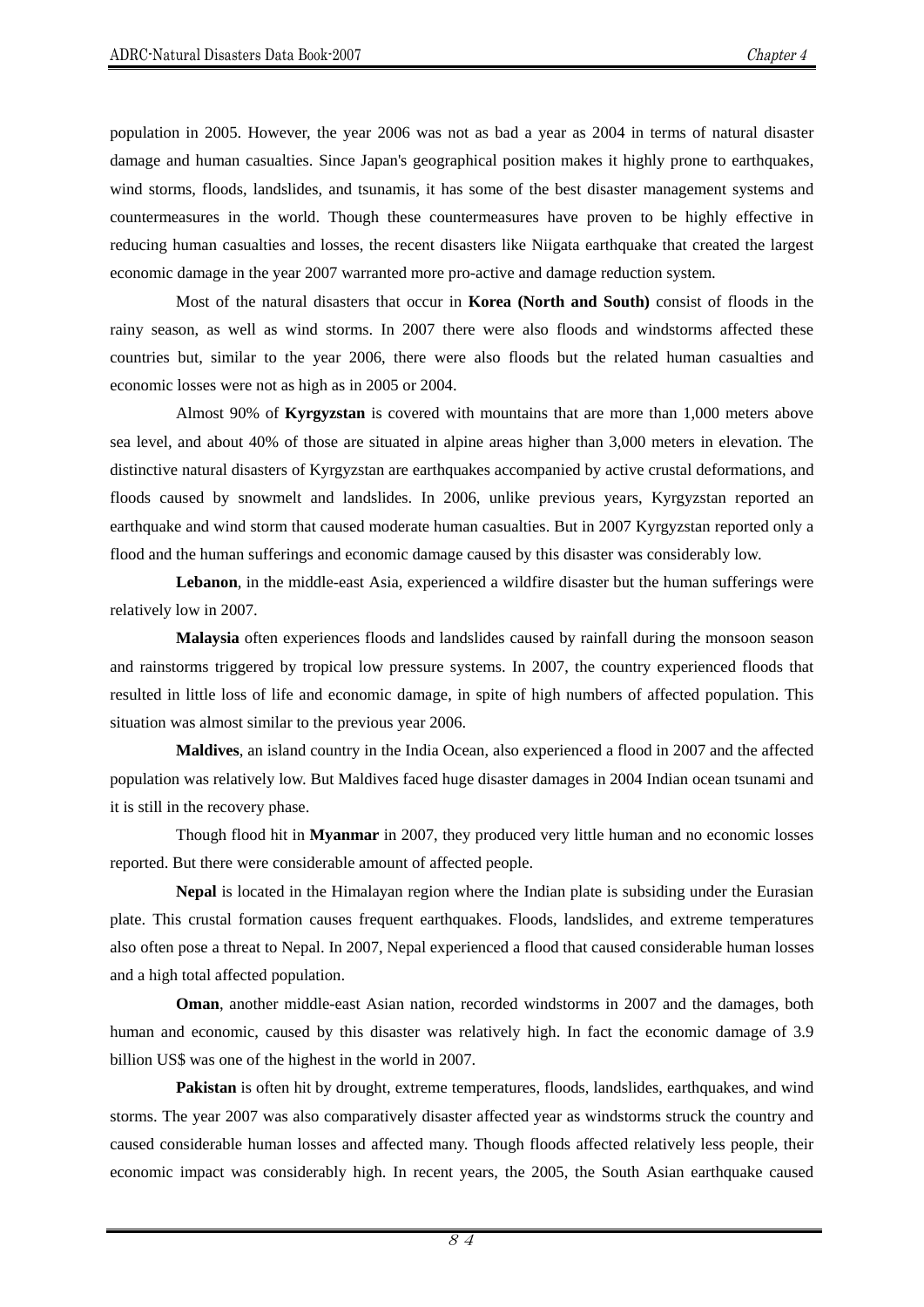significant human casualties, with more than 73,000 dead and about three million people affected. This disaster produced the highest death toll in the world in 2005. The year 2006 was not as bad a year as 2005, but floods and extreme temperatures still had a significant impact on the population.

**Papua New Guinea** is highly vulnerable to all kinds of natural disasters, both hydro-meteorological and geo-physical, such as earthquakes, tsunamis, volcanic activity, floods, and wind storms. A windstorm was the main natural disasters that reported in 2007. This affected considerable numbers of people, but caused relatively little loss of life. The affected population figure from the disaster was some of the highest in Oceania in 2007.

**The Philippines** is located along the Pacific "Ring of Fire," making it vulnerable to both hydro-meteorological and geo-physical natural disasters. As in previous years, the damage caused by hydro-meteorological disasters grew in 2007, with very large populations were affected by floods and wind storms. Wind storms and floods once again caused relatively high economic damage in 2007. Wave/surge and Volcanic activities also significantly affected the population and inflicted human losses and economic damages in 2007.

**Russia** is a vast land where the disaster-affected population and economic losses are relatively large. The disasters reported for the year 2007 in Russia were earthquake, flood and wind storm. The flood brought about some affected population and economic damages though the damages were relatively small. But previous years experienced different types of disasters that caused considerable human losses and economic damages. Floods, landslides, extreme temperatures, and wind storms affected large numbers of people in 2005. In 2006, however, an unusual cold wave occurred in Russia, and it was ranked among the worst disasters in Europe. Floods and earthquakes also caused considerable economic losses and affected many people in Russia in 2006.

**Sri Lanka,** located in the Indian Ocean just south of India, frequently experiences droughts during its dry seasons, and wind storms, floods and subsequent landslides during its rainy seasons due to cyclones from the Bay of Bengal. However, the year 2007 was not nearly as disastrous with floods causing affected people. When we look at the previous years, in the year 2004, Sri Lanka was devastated by the record-breaking Indian Ocean Tsunami, which caused tremendous human losses and affected untold numbers of people. The economic damage caused by this tsunami was so huge as to have severely affected the country's economic progress.

In the year 2007, the most significant economic damage was caused by windstorms which also affected many people in **Taiwan (China).** Wind storms, a flood, and an earthquake also occurred in Taiwan (China) in 2006, yielding relatively high numbers of affected people and economic damage.

**Tajikistan's** prime concerns are earthquakes and floods, as much of its terrain is mountainous. In 2007, earthquakes, floods and landslides were reported from Tajikistan and these disasters affected considerably many people though the fatalities were relatively low. According to the CRED-EMDAT data figures, no economic damage was reported from these disasters in 2007. In recent years, landslides and floods in 2005 resulted in human casualties and economic damage. In 2006, an earthquake caused considerable economic losses, but fewer fatalities than the landslides.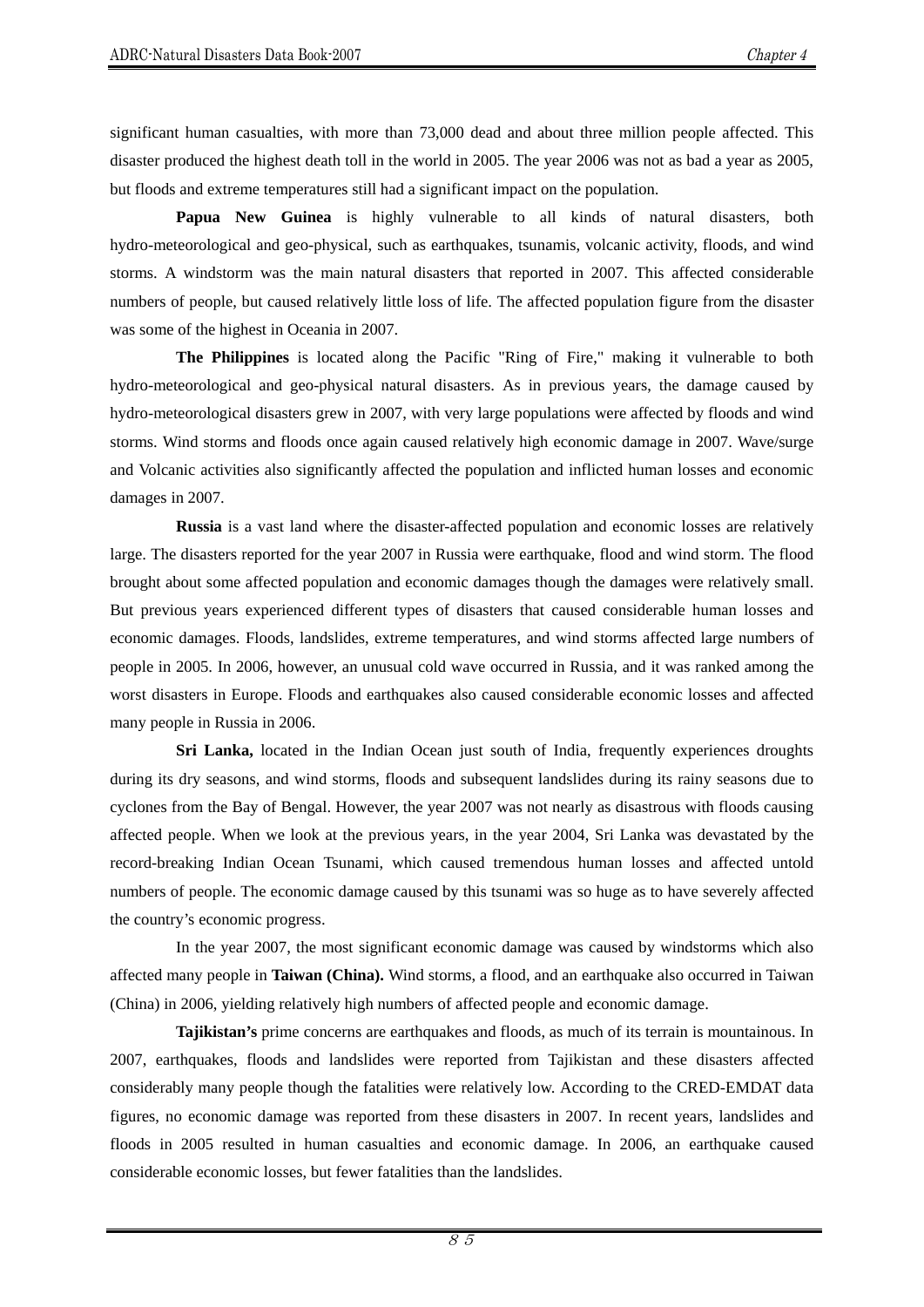Similar to previous years, **Thailand** suffered flooding but the impacts were relatively low. Thailand is highly prone to natural disasters because of its location and terrain. The northeastern area is prone to floods and drought, while the south is vulnerable to storms, floods, and landslides.

**Timor-Leste** experienced human sufferings due to floods.

**Viet Nam** is located in the southeast monsoon climate area, where the majority of annual rainfall occurs during the rainy season and regularly causes heavy human and economic losses. Floods and wind storms caused severe human casualties and economic losses in Viet Nam in 2007. These disasters caused significant affected people and economic damages.

Human casualties in **Yemen** in 2007 were caused primarily by floods followed by volcanic activity.

The tables above show that the majority of ADRC-member and other Asian countries experienced either hydro-meteorological disasters and/or geo-physical disasters that inflicted heavy human and economic losses on society and created additional hurdles for economic development efforts. Furthermore, the severe impact of these disasters deprived people of opportunities for socio-economic advancement, thereby slowing down the pace of national and regional development. The most severe disasters in 2007 occurred in Asia (China, Bangladesh, India, the Philippines, Indonesia, Japan, and Pakistan) and affected large numbers of people. The earthquake in Japan and Indonesia, floods in India, China, and Bangladesh, and wind storms and floods in the Philippines were particularly damaging, causing destruction at home and hindering economic and development progress region-wide. As in the previous years, Southeast Asia sustained heavy human and economic damage due to both hydro-meteorological and geo-physical disasters in 2007, once again exposing it as the most disaster-prone region in the world. It is imperative that efforts be made to design and implement proper disaster mitigation and preparedness plans to reduce loss of life, human casualties, and economic losses, and to contribute to sustainable development on a global scale.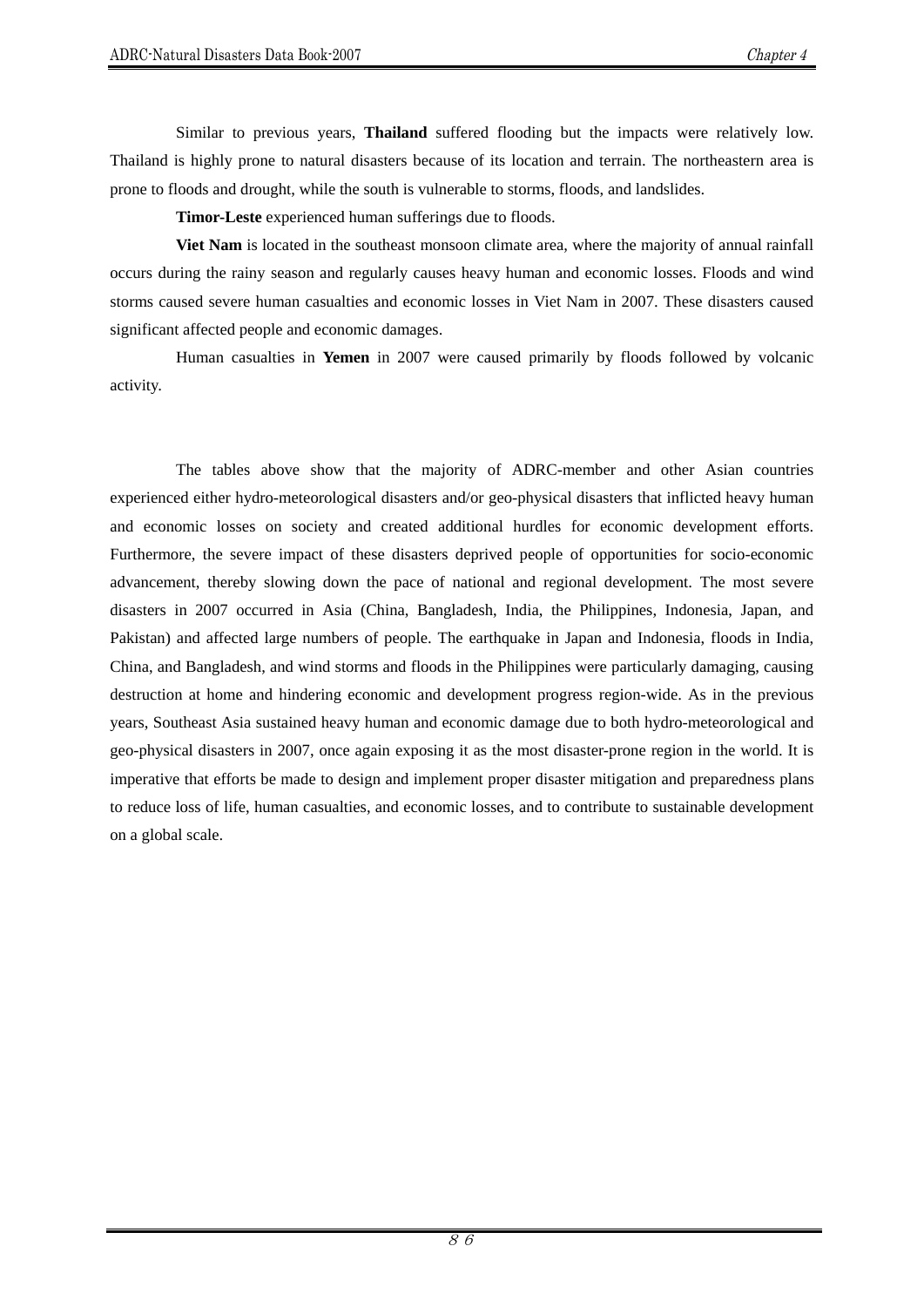#### **4.3 Conclusions**

As previous years, the year 2007 brought severe natural disasters all over the world. The highest death toll resulted from the windstorms and floods in Bangladesh, the highest affected population from the floods in China and the countries of South Asia, and the highest level of economic damage from the earthquake and in Japan. The year 2007 was one of the most devastating for the Asian region in recent years. Africa also suffered droughts, floods, and epidemics. Europe, especially UK experienced extreme temperatures and floods which claimed many lives and caused casualties throughout the region. Oceania sustained floods and wind storms, and was moderately impacted by earthquake and tsunami in Solomon Islands. Solomon Island, Australia and Papua New Guinea were the most severely affected countries of Oceania. The earthquake in Japan caused the highest economic damage in 2007. The UK, European region and China were also hit by intense floods, which caused relatively high levels of economic damage.

An analysis of the long-term disaster data shows that low-income countries and less developed countries were significantly affected in terms of their ratio of human losses to population, and their ratio of damage to gross national income (GNI). The disaster figures and data for 2007 were consistent with patterns from previous years, but the ratio of damage to the economy was higher in the upper-middle and high-income countries this year. This reinforces the lesson that even the developed countries cannot be complacent about disaster reduction strategies and countermeasures. It also highlights the need for continuous review and monitoring of disaster reduction strategies, and underscores the need for effective, practical regional cooperation, and investments in disaster reduction measures. Although many initiatives have been launched and investments made in developing countries in regions vulnerable to disasters, the increasing frequency and magnitude of natural catastrophes that result in economic loss and human casualties have hindered those initiatives. This book has sought to derive conclusions from the analytical evidence that can be used to integrate disaster risk management initiatives with development objectives. The preceding chapters show that the human development and income levels of a country are crucial determinants of the effective implementation of risk management approaches and post-disaster management initiatives. In addition, the active and effective participation of women in the risk management process has been shown to be a crucial factor for any meaningful disaster countermeasures, especially in the least developed countries.

These general phenomena can be seen not only in the ADRC-member countries, but also throughout Asia in 2007 as in the previous years. The obvious vulnerability of this region to geo-physical and hydro-meteorological disasters given its demographic, socio-economic, and geo-physical factors justifies the need for prudent development policies and proactive risk management practices, as well as further investments in disaster reduction. This book also advocates the effective integration of disaster management perspectives into national and regional sustainable development efforts. Disasters have a negative impact on every aspect of a country. To reduce the damage caused by natural disasters, it is essential to promote country-appropriate disaster prevention measures that take advantage of domestic personnel and material resources as well as foreign assistance. The 2007 disaster data lends further support for this argument.